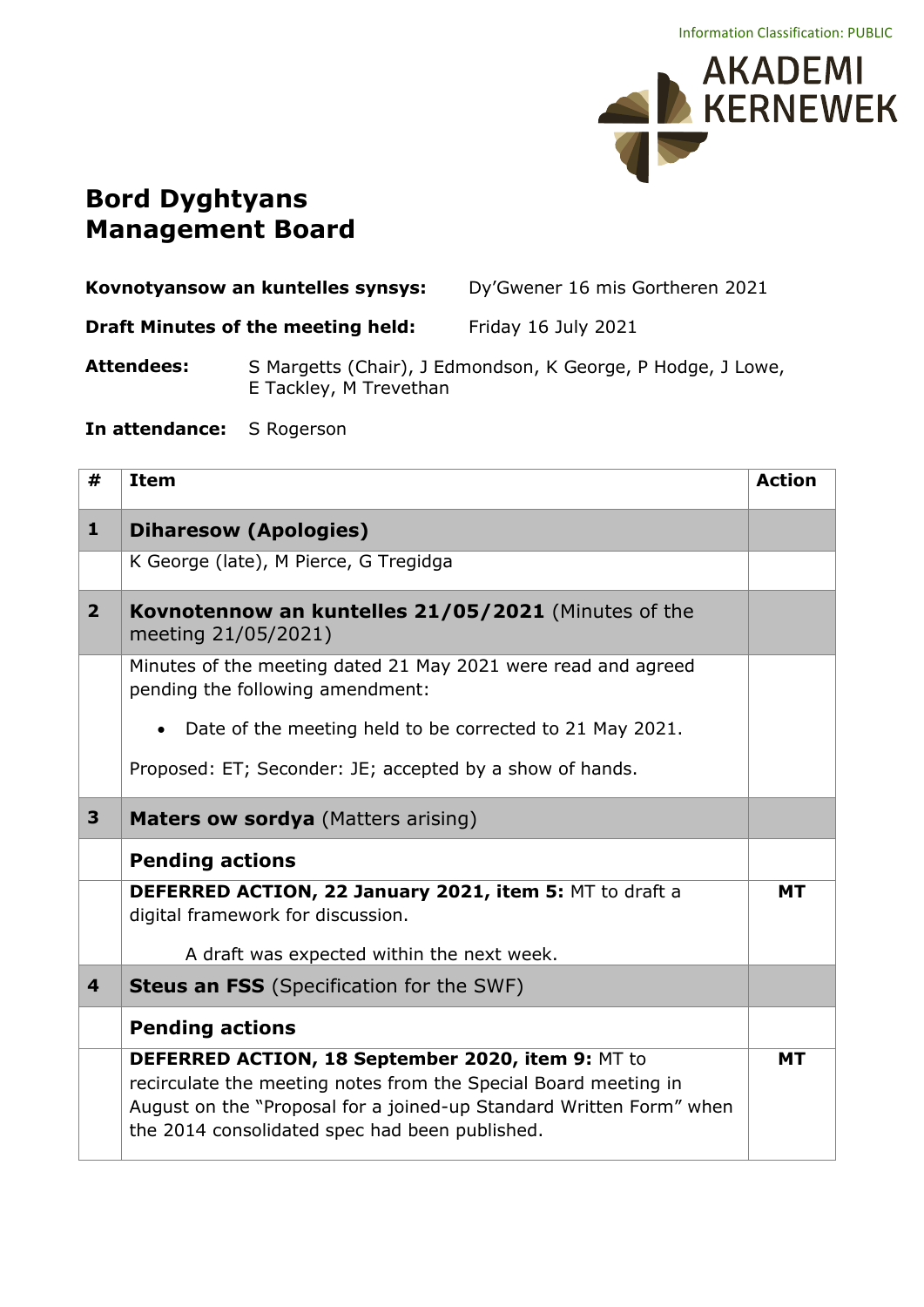| # | <b>Item</b>                                                                                                                                                                                                                                                                                                                                                                             | <b>Action</b> |
|---|-----------------------------------------------------------------------------------------------------------------------------------------------------------------------------------------------------------------------------------------------------------------------------------------------------------------------------------------------------------------------------------------|---------------|
|   | Corrections and clarifications to the 2 <sup>nd</sup> edition SWF<br><b>Specification</b>                                                                                                                                                                                                                                                                                               |               |
|   | The Board formally agreed the amendments as written in the minutes<br>dated 19 March 2021 with one formatting change:                                                                                                                                                                                                                                                                   |               |
|   | <b>4.2 Voiceless Stops</b>                                                                                                                                                                                                                                                                                                                                                              |               |
|   | 4.2 (1) The single voiceless stops [p t] are usually written $\langle p \rangle$<br>t>. In word-final position, the voiceless stops [p t] are normally<br>written $\langle -p - t \rangle$ , and are commonly preceded by a short vowel.<br>In word-final position of monosyllabic loanwords, the voiceless<br>stops $[p t]$ are written $\langle -pp -tt \rangle$ after a short vowel. |               |
|   | <b>AGREEMENTS:</b>                                                                                                                                                                                                                                                                                                                                                                      |               |
|   | Correct the current dictionary spelling <i>galosedh</i> 'power' to<br>$\bullet$<br>gallosedh, following the ruling to standardise the <-II-> verb<br>stem.                                                                                                                                                                                                                              |               |
|   | Board meeting, 15/11/2019: Retain <-rr> throughout, such as<br>$\bullet$<br>diwarr 'pair of legs'.                                                                                                                                                                                                                                                                                      |               |
|   | Extraordinary board meeting, 23/4/2021: The two words in<br>$\bullet$<br>question will therefore be spelled min (coll.), minen (sg.), 'kid<br>goat' and <i>mon</i> 'fish offal' in the SWF, subject to further<br>research.                                                                                                                                                             |               |
|   | <-yw> in monosyllables: Amend byw > bew 'alive', lyw > lew<br>and skyw to skew. Change the sentence to reflect [ew]<br>pronunciation by speakers of RMC and RLC.                                                                                                                                                                                                                        |               |
|   | Tudor Cornish: Remove Tudor Cornish from the pronunciation<br>$\bullet$<br>tables but add an explanation that there is scope to use SWF as<br>a speaker of Tudor Cornish.                                                                                                                                                                                                               |               |
|   | <b>ACTION:</b> Circulate the appendices for hyphens and variant graphs<br>ahead of next Board meeting.                                                                                                                                                                                                                                                                                  | <b>MT</b>     |
|   | <b>ACTION:</b> Promote the new 3 <sup>rd</sup> edition specification by sharing with<br>Rosweyth and teachers.                                                                                                                                                                                                                                                                          | <b>MT</b>     |
| 5 | <b>Governans</b> (Governance)                                                                                                                                                                                                                                                                                                                                                           |               |
|   | <b>Pending actions</b>                                                                                                                                                                                                                                                                                                                                                                  |               |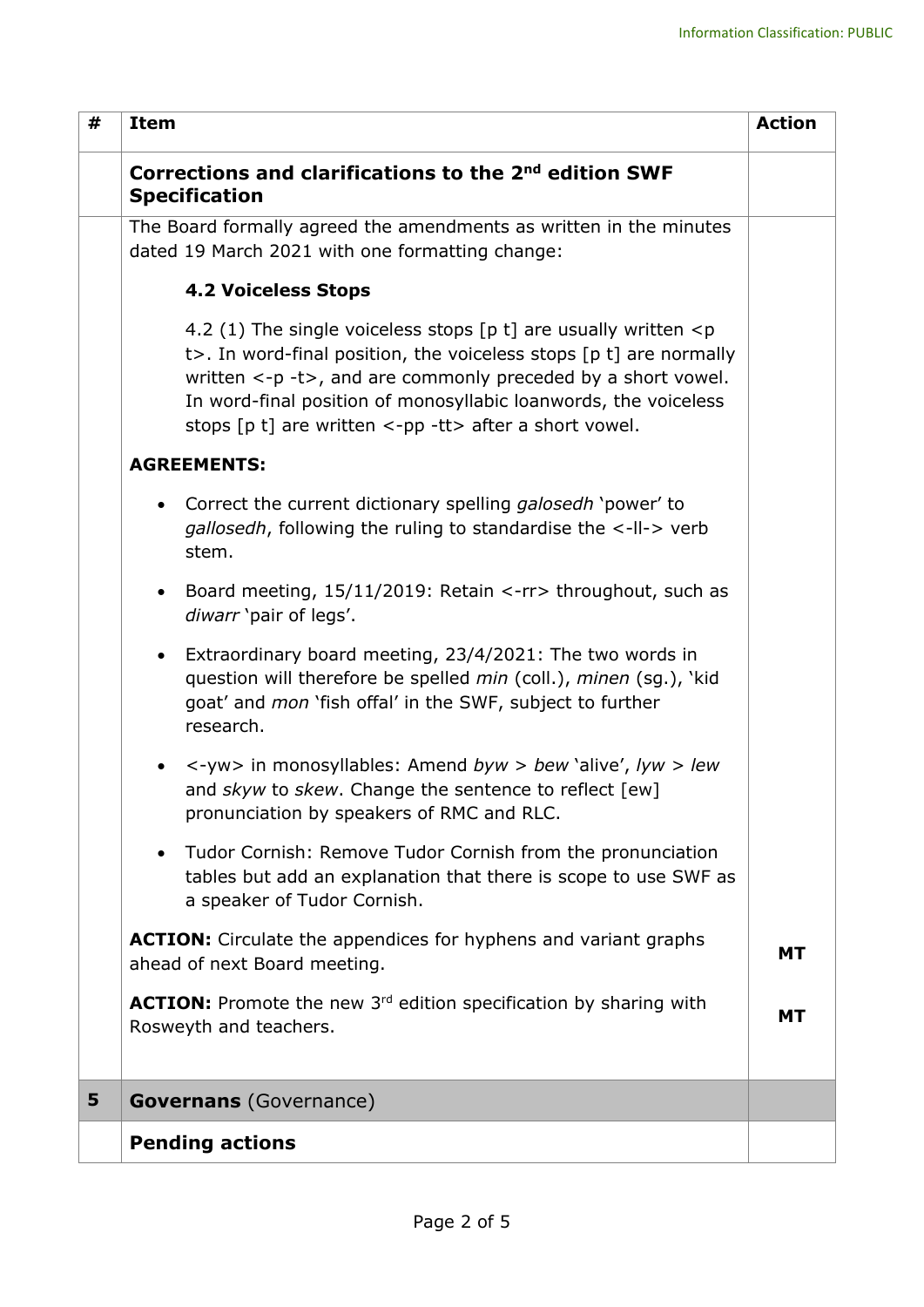| #                       | <b>Item</b>                                                                                                                                                                                                 | <b>Action</b> |
|-------------------------|-------------------------------------------------------------------------------------------------------------------------------------------------------------------------------------------------------------|---------------|
|                         | <b>COMPLETED ACTION:</b> MT to determine whether AK funds can be<br>provided as a grant to a third party.                                                                                                   |               |
|                         | MT confirmed that it was possible for AK funds to be provided<br>as a grant to a third party but only if it furthered the aims of<br>the Akademi.                                                           |               |
|                         | Annual report for 2020/21 and Charity Commission<br>report                                                                                                                                                  |               |
|                         | The draft Akademi Kernewek 2020/21 annual report was agreed.                                                                                                                                                |               |
|                         | The draft Charity Commission 2020/21 report was agreed pending a<br>correction to Jan Edmondson's name in the list of trustees.                                                                             |               |
|                         | <b>Budget</b>                                                                                                                                                                                               |               |
|                         | The provisional budget was approved, pending a review of the<br>assigned room/travel budget.                                                                                                                |               |
|                         | <b>Work plan for 2021/22</b>                                                                                                                                                                                |               |
|                         | Suggested including a dictionary measure for the number of unique<br>senses included in the dictionary.                                                                                                     |               |
|                         | The work plan was agreed.                                                                                                                                                                                   |               |
|                         | <b>Panel remits</b>                                                                                                                                                                                         |               |
|                         | Suggested that the Board's remit should also include the promotion of<br>a) lists of new terms for consultation and b) the Akademi remits and<br>c) methods of contacting the Akademi for specific queries. |               |
|                         | Panel remits agreed.                                                                                                                                                                                        |               |
| 6                       | <b>Pennskol Karesk (Exeter University)</b>                                                                                                                                                                  |               |
|                         | Update on taught Kernewek module at the University                                                                                                                                                          |               |
|                         | Kensa Broadhurst and Lucy Ellis were working to finalise the Cornish<br>syllabus ahead of the new academic year.                                                                                            |               |
| $\overline{\mathbf{z}}$ | Nowydhheansow an Panellow (Panel updates)                                                                                                                                                                   |               |
| a                       | <b>Dictionary</b>                                                                                                                                                                                           |               |
|                         | <b>Pending actions</b>                                                                                                                                                                                      |               |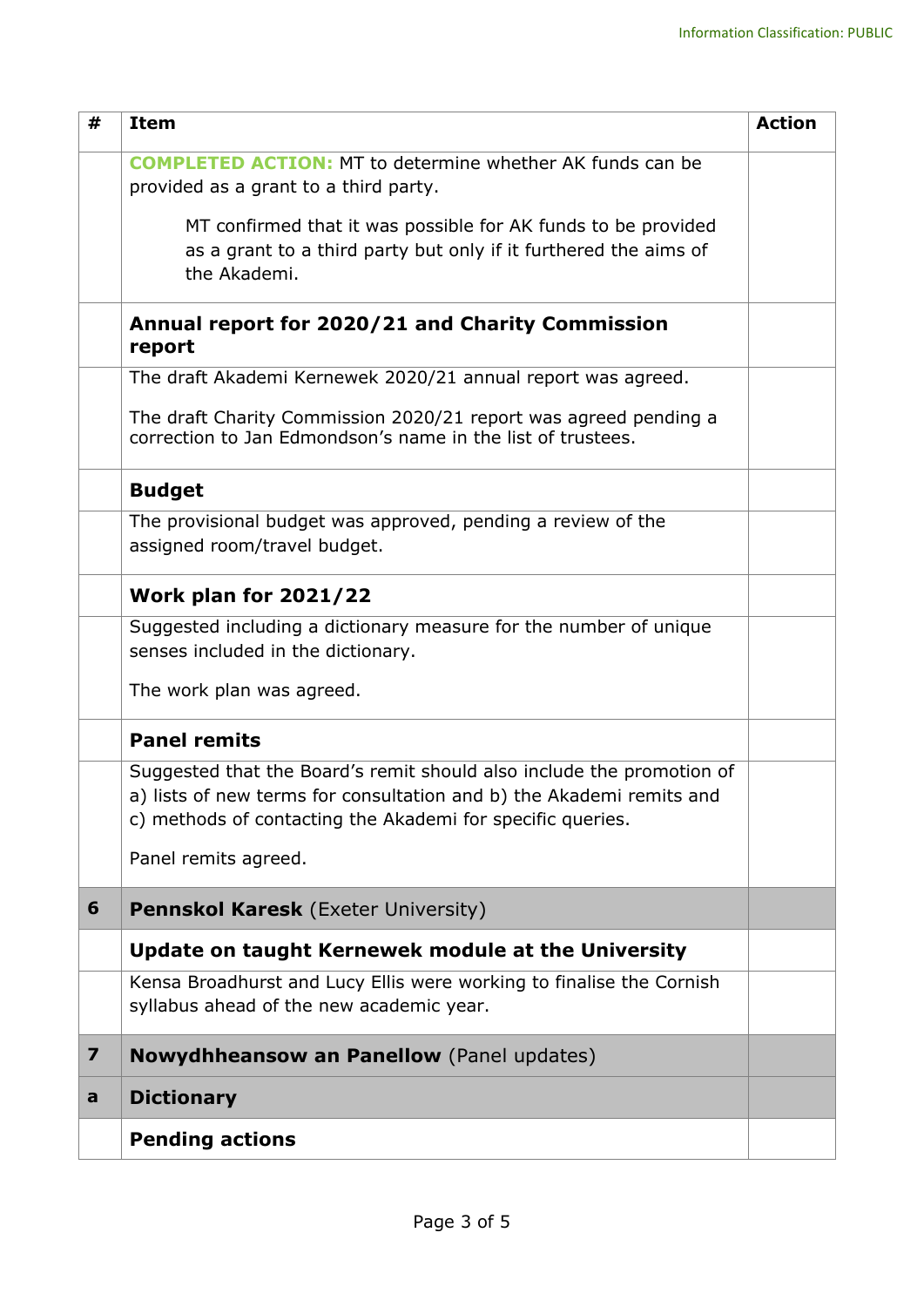| #           | <b>Item</b>                                                                                                                                                                                                                                              | <b>Action</b> |
|-------------|----------------------------------------------------------------------------------------------------------------------------------------------------------------------------------------------------------------------------------------------------------|---------------|
|             | <b>COMPLETED ACTION:</b> MT to present a proposal to the Board for<br>further development of the dictionary database in July.                                                                                                                            |               |
|             | A draft proposal was presented for discussion as part of the<br>'dictionary guidance' item at this meeting.                                                                                                                                              |               |
|             | <b>Dictionary guidance</b>                                                                                                                                                                                                                               |               |
|             | The presented guidance paper proposes reordering results by their<br>parts of speech. Suggested including senses such as colloquial.                                                                                                                     |               |
|             | <b>AGREED:</b> section 1-7 in the guidance document, pending a review of<br>the parts of speech abbreviations in section 2.                                                                                                                              |               |
|             | <b>ACTION:</b> to re-apply the sub-order of results within a sense from the<br>MAGA dictionary, and to review this sub-order and clarification fields<br>in Maes-T at the next Board meeting.                                                            | МT            |
| $\mathbf b$ | <b>Termonieth</b> (Terminology)                                                                                                                                                                                                                          |               |
|             | <b>Pending actions</b>                                                                                                                                                                                                                                   |               |
|             | <b>COMPLETED ACTION, 22 January 2021, item 6b: Compass points</b><br>- approved, subject to removing 'lethowsow' (plural of 'lethes'),<br>adding 'navigational' tag to north, soth, est, west, SE, SW, etc.                                              |               |
|             | <b>Work log</b>                                                                                                                                                                                                                                          |               |
|             | Actively working on the Morrab Gardens plant list and returning to fish<br>species afterwards.                                                                                                                                                           |               |
|             | Noted that new terms from the Translation Service are being entered<br>into the shared Google Docs folder as are any enquiries to the Cornish<br>Language Office. The Terminology Panel will ensure that this list of<br>words is treated as a priority. |               |
| $\mathbf c$ | <b>Henwyn Tyller</b> (Place-names)                                                                                                                                                                                                                       |               |
|             | <b>Pending actions</b>                                                                                                                                                                                                                                   |               |
|             | <b>DEFERRED ACTION, 19 March 2021, item 6c: MT to enquire with</b><br>place-name site developer about exporting reports of recent entries in<br>the database.                                                                                            | <b>MT</b>     |
|             | <b>Ongoing work</b>                                                                                                                                                                                                                                      |               |
|             | Following a discussion about Lidcutt, it was agreed as Looskos<br>reducing koos 'wood' to a single <o> as it is not stressed. There was</o>                                                                                                              |               |